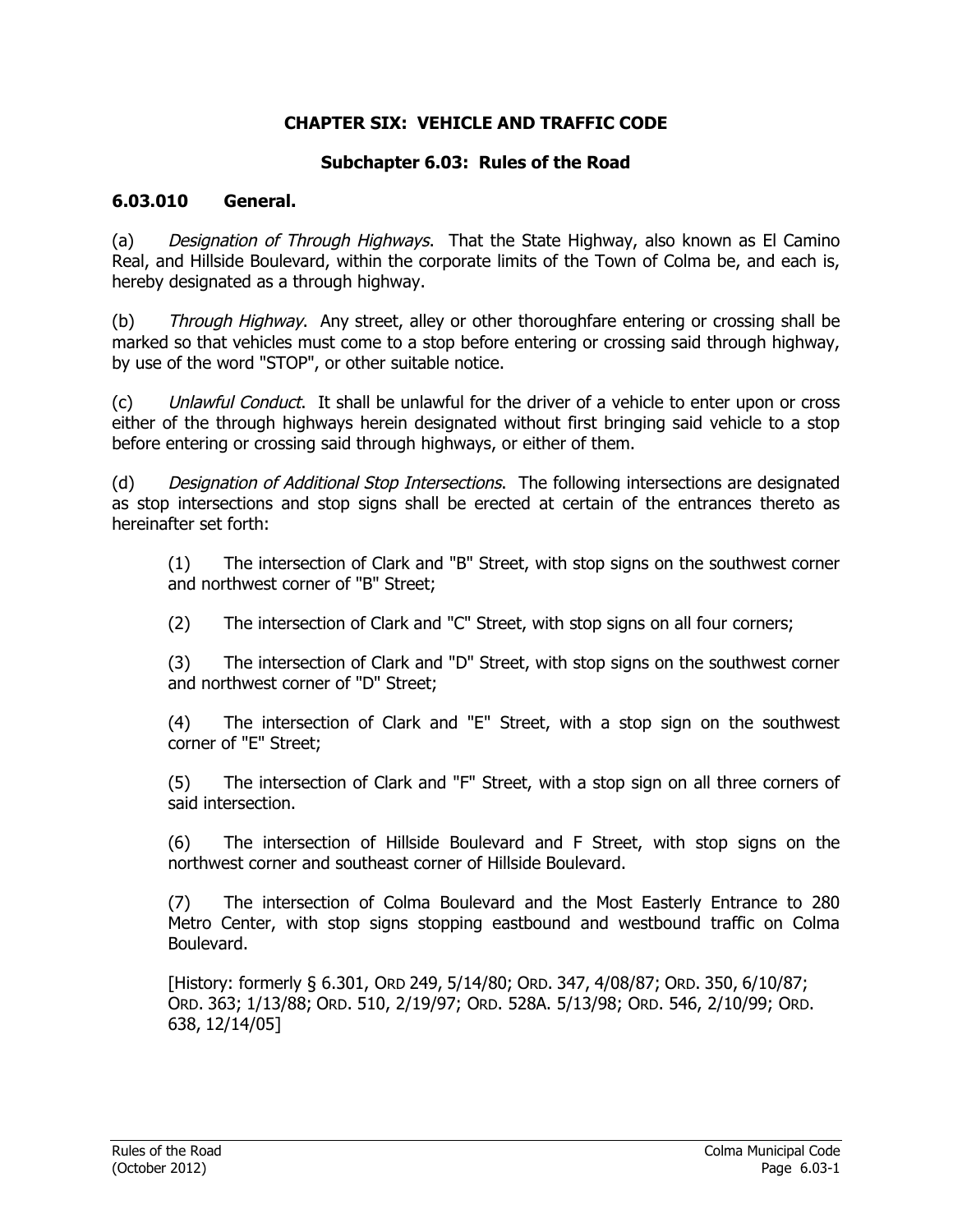### **6.03.020 Funeral Processions.**

It shall be unlawful for any persons in the Town of Colma to drive or operate any motor vehicle or other vehicle through the line of any funeral procession when the vehicles in the funeral procession are less than fifty feet apart.

[History: formerly § 6.302; ORD 249, 5/14/80; ORD. 638, 12/14/05]

### **6.03.030 Speed Limits.**

It is hereby determined, upon the basis of an engineering and traffic survey of streets within the city limits of the Town of Colma that a speed of twenty-five (25) miles per hour on Colma Boulevard; thirty (30) miles per hour on Mission Road and on Serramonte Boulevard; thirty-five (35) miles per hour on Lawndale Boulevard; and forty (40) miles per hour on Junipero Serra Boulevard and on Hillside Boulevard would facilitate the orderly movement of vehicular traffic and would be reasonable and safe, and it is hereby declared that the prima facie speed limit within the city limits of the Town of Colma shall, at all times when signs are erected giving notice thereof, be twenty-five (25) miles per hour on Colma Boulevard; thirty (30) miles per hour on Mission Road and on Serramonte Boulevard; thirty-five miles per hour on Lawndale Boulevard; and forty (40) miles per hour on Junipero Serra Boulevard and on Hillside Boulevard.

[History: formerly § 6.303; ORD 249, 5/14/80; ORD. 315, 3/13/85; ORD. 352, 6/10/87; ORD. 354, 6/24/87; ORD. 638, 12/14/05; ORD. 695, 5/11/11]

### **6.03.040 [Repealed.]**

[History: formerly § 6.304; ORD 249, 5/14/80; ORD. 638, 12/14/05; ORD. 712, 10/10/12]

#### **6.03.050 Truck Traffic.**

(a) Definitions. For the purposes of sections 6.03.050 through 6.03.110 of this Code, the following terms, phrases, words, and their derivations shall have the meaning given herein. When not inconsistent with the context, words used in the present tense include the future, words in the plural number include the singular number, and words in the singular number include the plural number. The word "shall" is always mandatory and not merely directory.

 $(1)$  City is the Town of Colma.

(2) Deviating Truck is a truck which leaves and departs from a truck route while traveling inside the city.

(3) Person is any person, firm, partnership, association, corporation, company or organization of any kind.

(4) Truck is any vehicle designed or operated for the transportation of property, and whose body weight or whose combined body and load weight exceeds three (3) tons.

(5) Truck Route is a way over certain streets, as designated herein, over and along which trucks coming into and going out of the city must operate.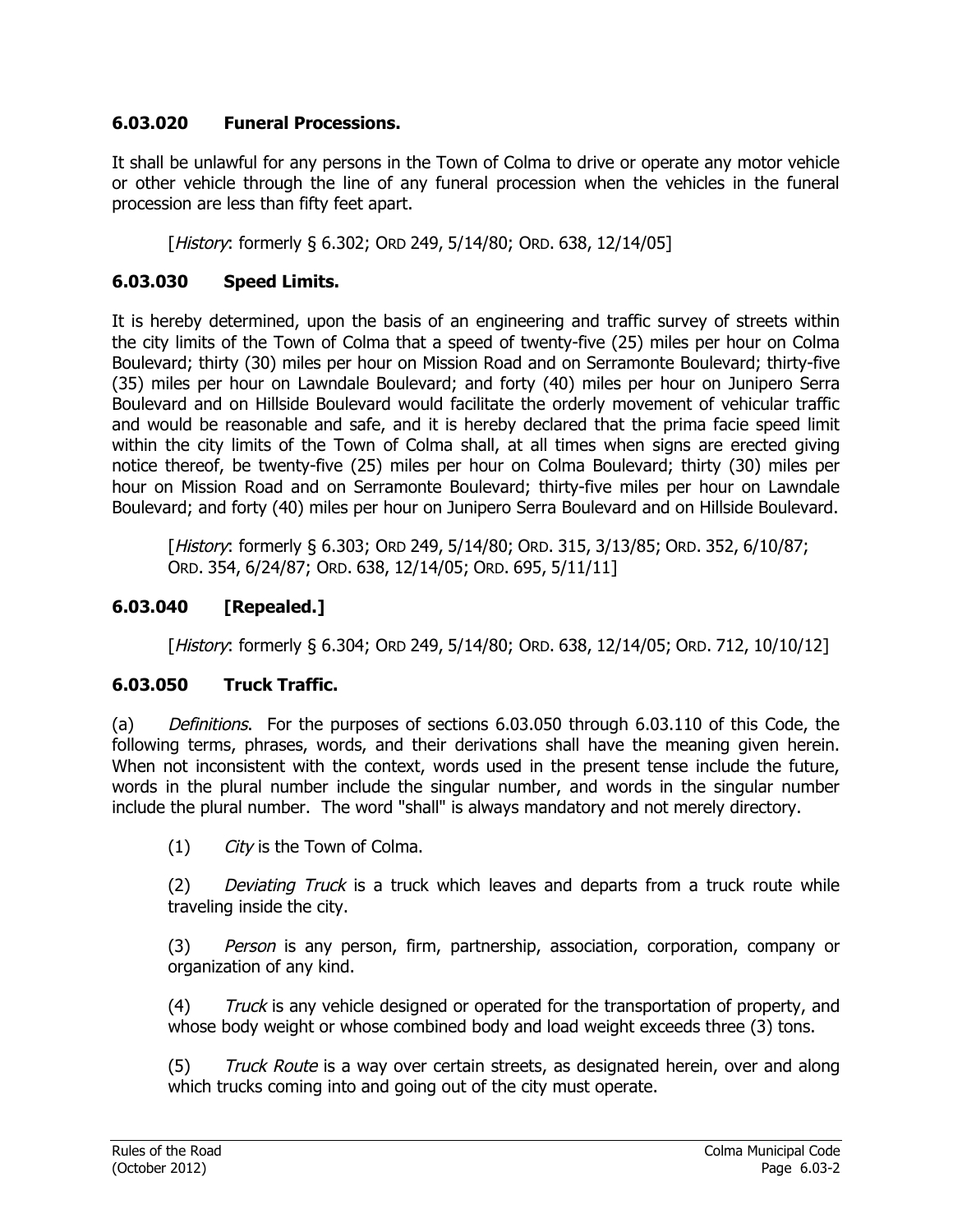[History: formerly § 6.320; ORD 249, 5/14/80; ORD. 638, 12/14/05]

## **6.03.060 Truck Traffic on F Street and Olivet Parkway.**

(a) No person, firm, or corporation shall operate any truck having a gross weight in excess of three (3) tons on F Street or Olivet Parkway in the Town of Colma. This prohibition shall be subject only to the exceptions provided in section 6.03.080.

(b) The Chief of Police of the city shall cause signs to be posted giving notice of the effect of the prohibitions contained in this ordinance.

[History: formerly § 6.321; ORD 249, 5/14/80; ORD. 285, 3/09/83; ORD. 343, 12/10/86; ORD. 356, 9/08/87; ORD. 638, 12/14/05]

### **6.03.070 Truck Routes.**

The following streets are hereby declared to be truck traffic routes for the movement of vehicles exceeding a minimum gross weight of three (3) tons (hereinafter called "trucks").

(a) All of El Camino Real within the corporate limits of the Town of Colma;

(b) All of Junipero Serra Boulevard within the corporate limits of the Town of Colma;

(c) All of Hillside Boulevard within the corporate limits of the Town of Colma;

(d) All of A Street between Hillside Boulevard and El Camino Real, also known as Mission Street;

(e) All of Market Street between Hillside Boulevard and El Camino Real, also known as Mission Street;

(f) All of El Camino Real and Mission Street to the juncture thereof with any of the streets mentioned in subparagraphs (d) and (e) above;

(g) All of Junipero Serra Boulevard in and adjacent to the Town of Colma;

(h) All of Hillside Boulevard to the juncture thereof with any of the streets mentioned in subparagraphs (d) and (e) above;

(i) All streets in the Town of Colma, except F Street and Olivet Parkway.

[History: formerly § 6.322; ORD 249, 5/14/80; ORD. 343, 12/10/86; ORD. 638, 12/14/05; ORD. 356, 9/08/87]

# **6.03.080 Application of Regulations.**

All trucks within the city shall be operated only over and along the truck routes established in section 6.322 and on the other designated streets over which truck travel is permitted.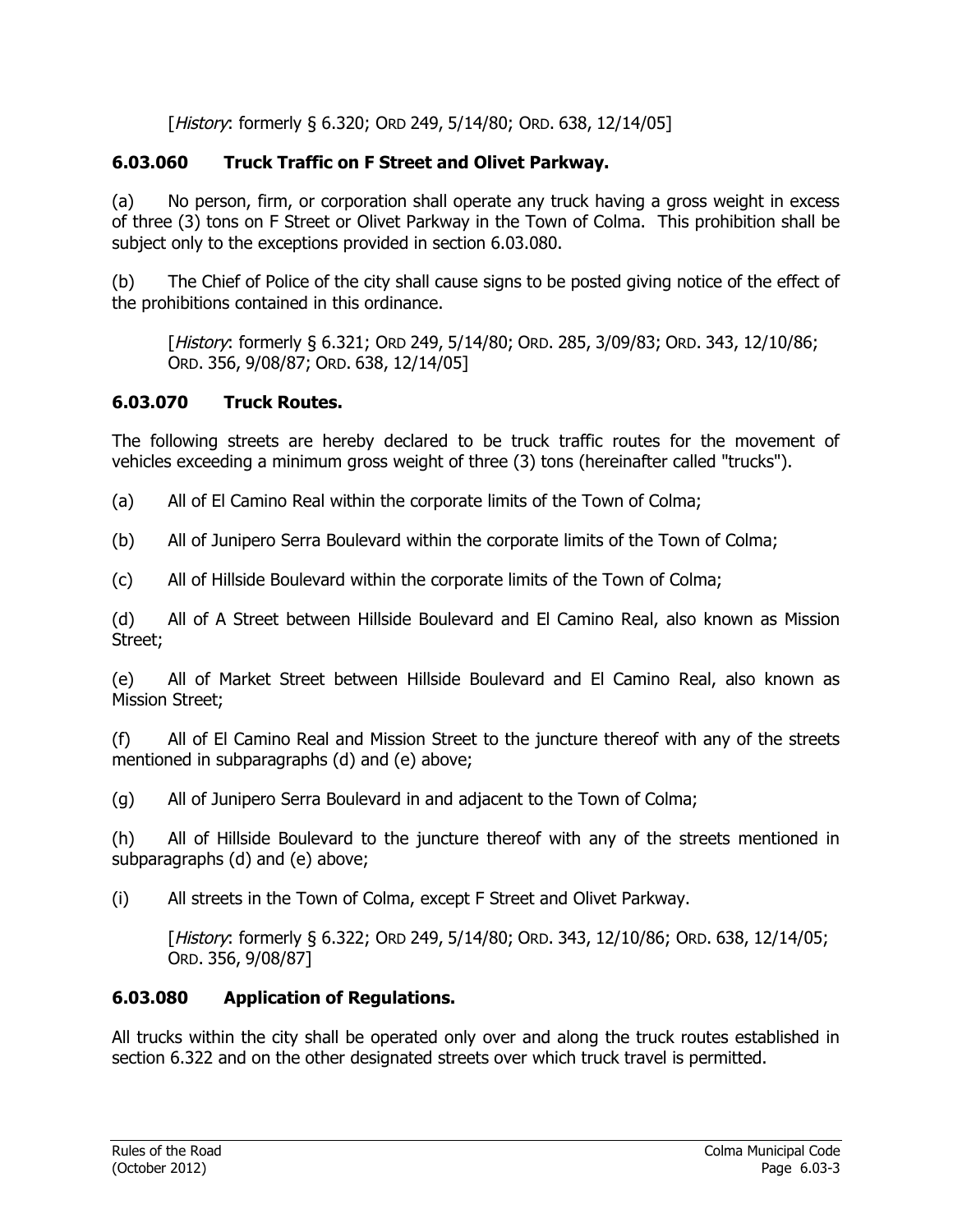(a) Operation on Street of Destination. The operation of trucks upon any street where necessary to the conduct of business at a destination point, provided streets upon which such traffic is permitted are used until reaching the intersection nearest the destination point.

(b) Emergency Vehicles. The operation of emergency vehicles upon any street in the city.

(c) Public Utilities. The operation of any vehicles owned by a public utility or a licensed contractor, while necessarily in use in the construction, installation or repair of any public utility or the repair, maintenance or construction of streets or street improvements within the city.

(d) Detoured Trucks. The operation of trucks upon any officially established detour in any case where such truck could lawfully be operated upon the street for which such detour is established.

(e) The operation of commercial vehicles coming from an unrestricted street having ingress and egress by direct route to and from any restricted street, when necessary, for the purpose of making pick-ups or deliveries of goods, wares and merchandise from or to any building or structure located on the restricted street, or for the purpose of delivering materials to be used in the actual and bona fide repair, alteration, remodeling or construction of any building or structure upon the restricted street for which a building permit has previously been obtained.

(f) The operation of any vehicle which is subject to the provisions of section 1031 to 1036, inclusive, of the Public Utilities Code.

[History: formerly § 6.323; ORD 249, 5/14/80; ORD. 251, 7/09/80; ORD. 638, 12/14/05]

### **6.03.090 Truck Traffic with Outside Origin.**

(a) Inside Destination Point. All trucks entering city for a destination point in the city shall proceed only over an established truck route and shall deviate only at the intersection with the street, upon which such traffic is permitted, nearest to the destination point. Upon leaving the destination point, a deviating truck shall return to the truck route by the shortest permissible route.

(b) Multiple Inside Destination Points. All trucks entering the city for multiple destination points shall proceed only over established truck routes and shall deviate only at the intersection with the street, upon which such traffic is permitted, nearest to the first destination point. Upon leaving the first destination point a deviating truck shall proceed to other destination points by the shortest direction and only over streets upon which such traffic is permitted. Upon leaving the last destination point, a deviating truck shall return to the truck route by the shortest permissible route.

[History: formerly § 6.324; ORD 249, 5/14/80; ORD. 638, 12/14/05]

### **6.03.100 Truck Traffic with Inside Origin.**

(a) *Outside Destination Point*. All trucks, on a trip originating in the city and traveling in the city for a destination point outside the city, shall proceed by the shortest direction over streets on which such traffic is permitted to a truck route as herein established.